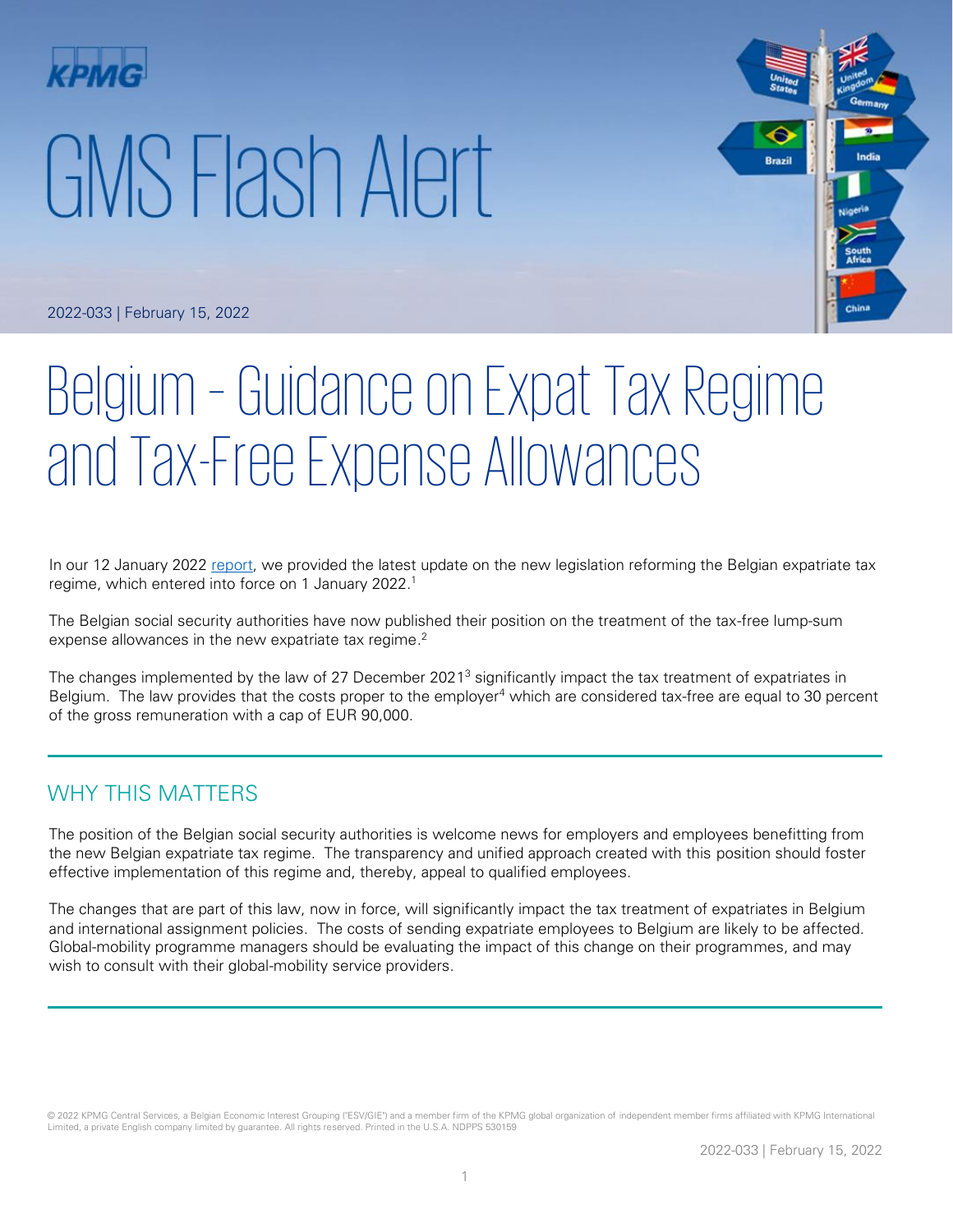# **More Details**

The social security authorities have now confirmed their position and consider these costs proper to the employer as exempt from social security contributions. The social security authorities hereby align their position with the tax authorities and so follow their previous position on the old Belgian expatriate tax regime in which no Belgian social security contributions were due on the tax-free allowances.

The Royal Decree of 28 November 1969<sup>5</sup> still has to be amended in order to make this position on the exemption for social security official.

## FOOTNOTES:

1 See the new law (in Dutch) at:<http://www.ejustice.just.fgov.be/eli/wet/2021/12/27/2021043625/staatsblad> .

2 See [Administratieve instructies / 2021-4](https://www.socialsecurity.be/employer/instructions/dmfa/nl/latest;jsessionid=EB3A71D64042CDE67FAD3B87A33073A7.node1/intermediates#intermediate_row_cd52e14c-f902-4024-860b-1dccf15e67fe) (socialsecurity.be) (Dutch text) and [Instructions administratives / 2021-4](https://www.socialsecurity.be/employer/instructions/dmfa/fr/latest/intermediates) [\(socialsecurity.be\)](https://www.socialsecurity.be/employer/instructions/dmfa/fr/latest/intermediates) (French text).

3 See "[27 December 2021 -](https://www.ejustice.just.fgov.be/eli/wet/2021/12/27/2021043625/staatsblad) Programmawet" (fgov.be) (Dutch text) in the Moniteur Belge/Belgisch Staatsblad and [LOI -](https://www.ejustice.just.fgov.be/cgi_loi/change_lg.pl?language=fr&la=F&cn=2021122701&table_name=loi) WET ("[27 Decembre 2021 -](https://www.ejustice.just.fgov.be/cgi_loi/change_lg.pl?language=fr&la=F&cn=2021122701&table_name=loi) Loi-programme") (fgov.be) (French text) on the e-Justice website: [http://www.ejustice.just.fgov.be.](http://www.ejustice.just.fgov.be/))

4 "Cost proper to the employer" is terminology used in the Belgian Income Tax Code and refers to costs are inherent/specific to the professional activity. When an employer reimburses such costs, this is not considered taxable income.

5 28 November 1969. - Koninklijk besluit tot uitvoering van de wet van 27 juni 1969 tot herziening van de besluitwet van 28 december 1944 betreffende de maatschappelijke zekerheid der arbeiders. [\(fgov.be\)](https://www.ejustice.just.fgov.be/cgi_loi/change_lg.pl?language=nl&la=N&cn=1969112801&table_name=wet) (Dutch text) / 28 Novembre 1969. - Arrêté royal pris en exécution de la loi du 27 juin 1969 révisant l'arrêté-loi du 28 décembre 1944 concernant la sécurité sociale des travailleurs. (French text on the e-Justice website: [http://www.ejustice.just.fgov.be.](http://www.ejustice.just.fgov.be/))

\* \* \* \*

© 2022 KPMG Central Services, a Belgian Economic Interest Grouping ("ESV/GIE") and a member firm of the KPMG global organization of independent member firms affiliated with KPMG International Limited, a private English company limited by guarantee. All rights reserved. Printed in the U.S.A. NDPPS 530159